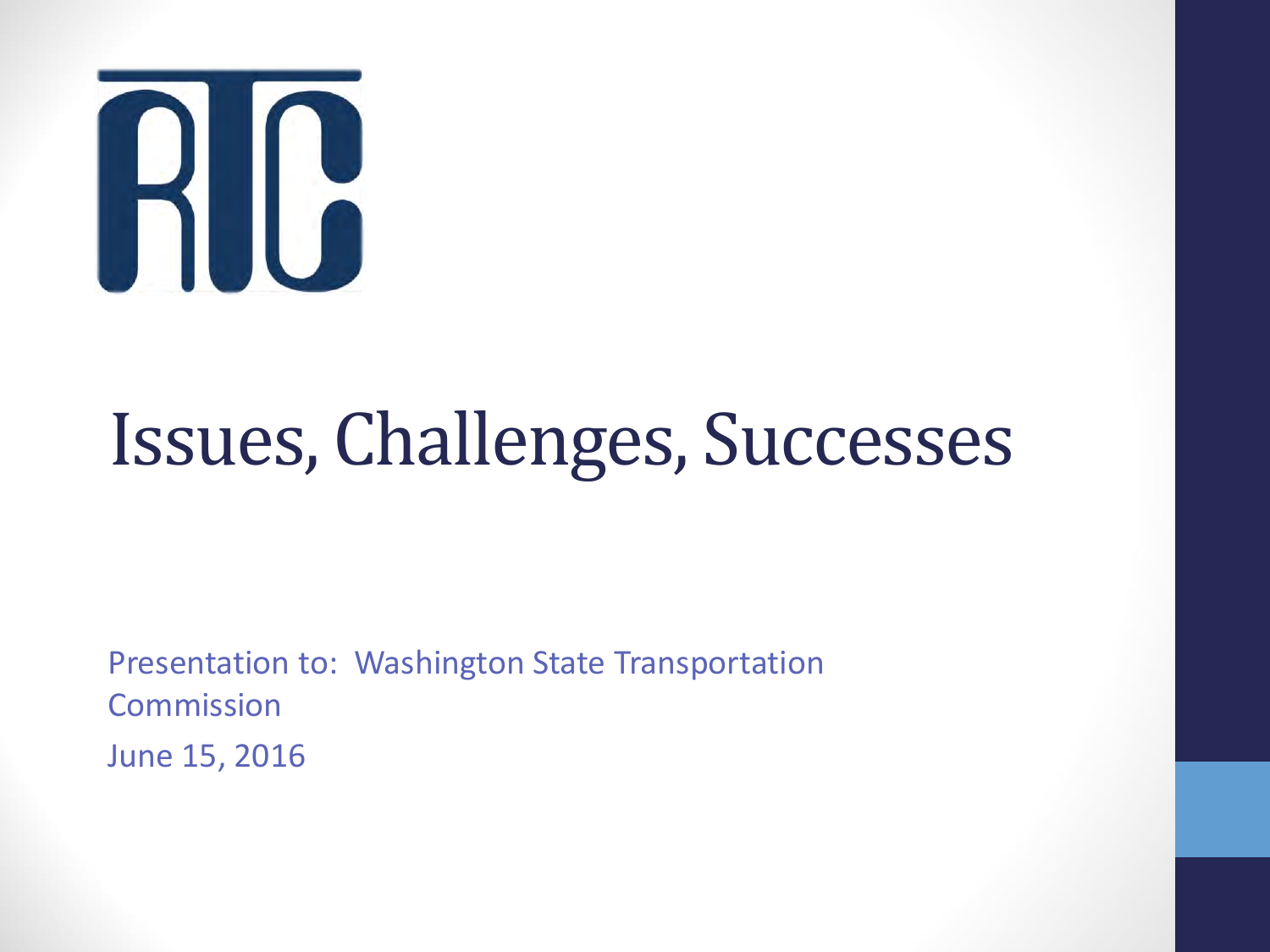# Regional Planning Agency

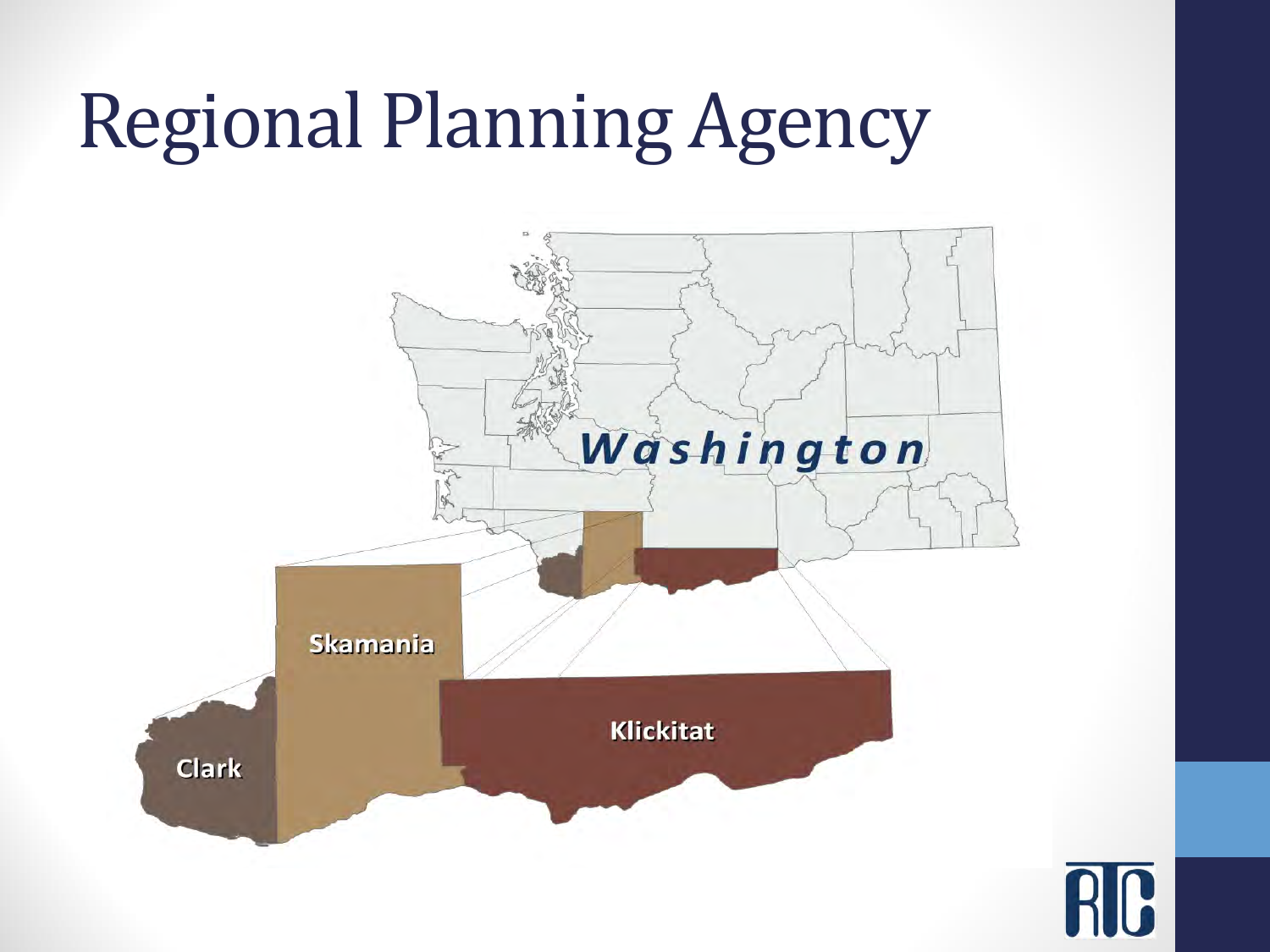# Strategic Issues

## **Skamania and Klickitat Counties**

- Bridges (*Hood River, Bridge of the Gods*)
- SR-14 Trucks (*OR weight mile tax diversion*)
- Safety (*ex. rock-fall*)
- Coordination with Gorge region stakeholders
- Deliver Connecting WA Projects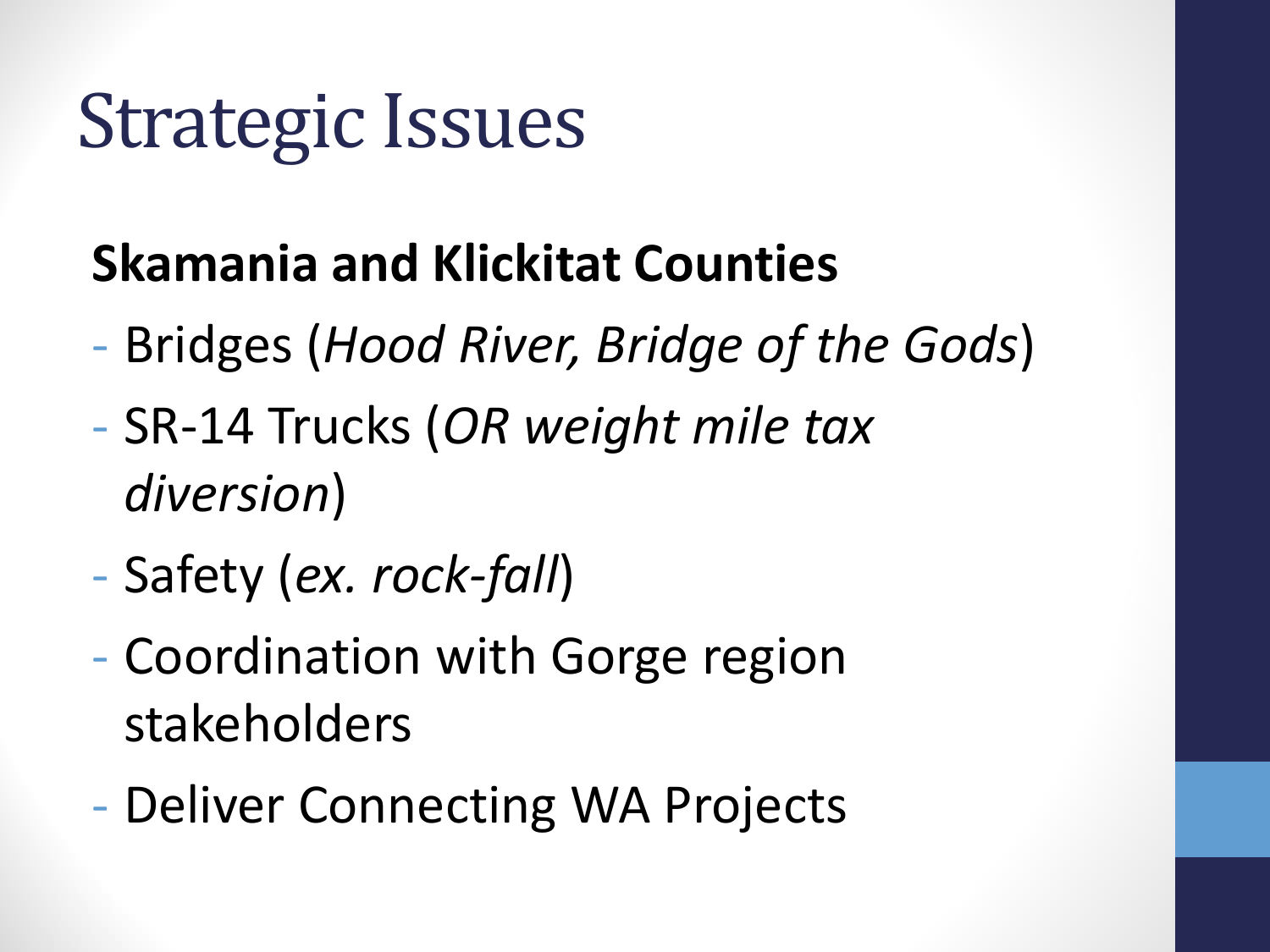# Strategic Issues

## **Clark County**

- Interstate Bridges (*I-5, I-205*)
- Transit System Enhancements
- Arterials urban upgrades *vs.* Maintenance
- Technology Investments
- Deliver Connecting WA Projects
- *Growth (population and economy)*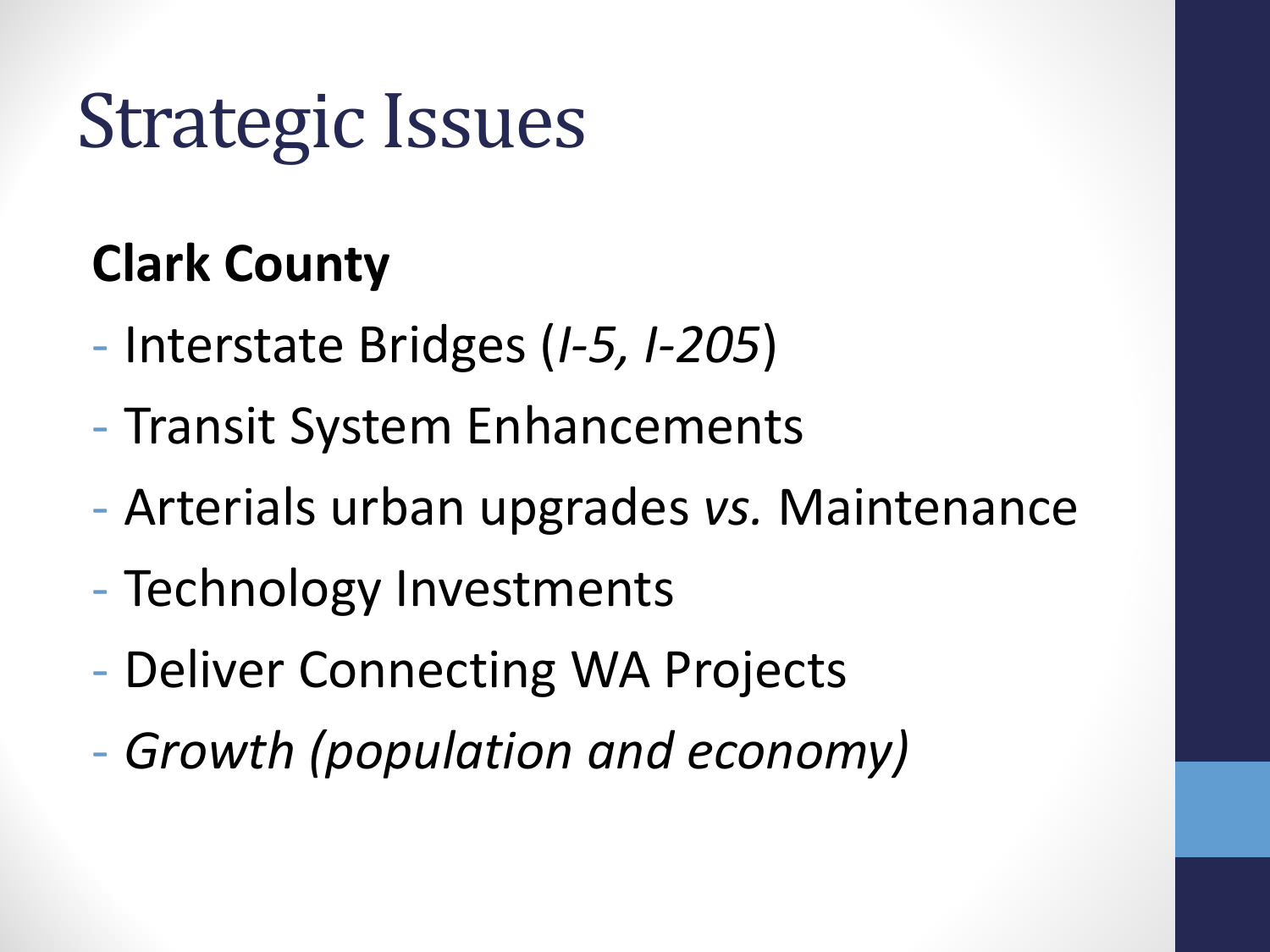# Clark Region Project Showcases

Regional Arterial Upgrades





Bi-State Travel Time Reader Boards



Advanced Signal Systems & Technology



Regional Trail Links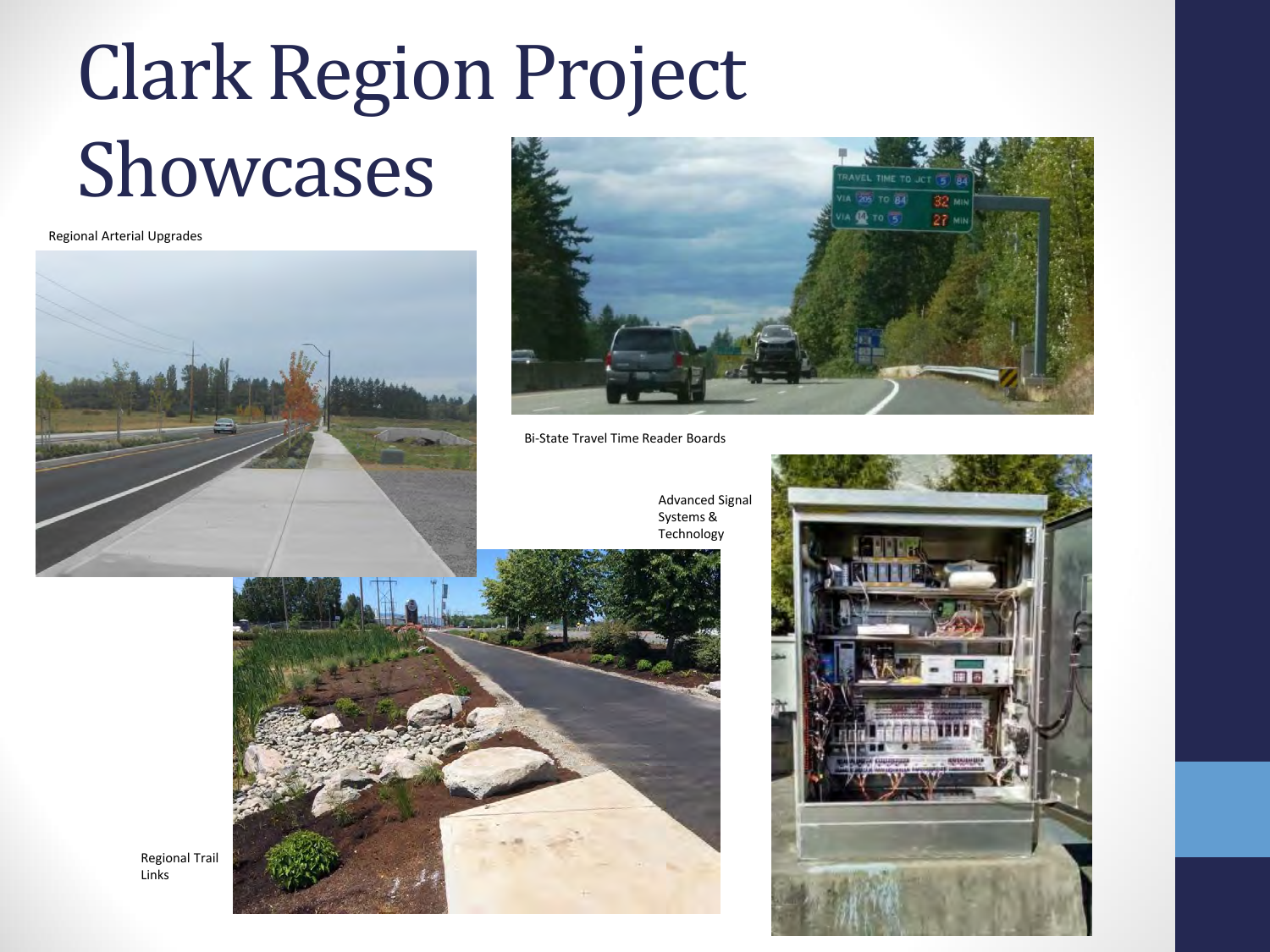## Clark County Regional Summary: 2011 vs 2015

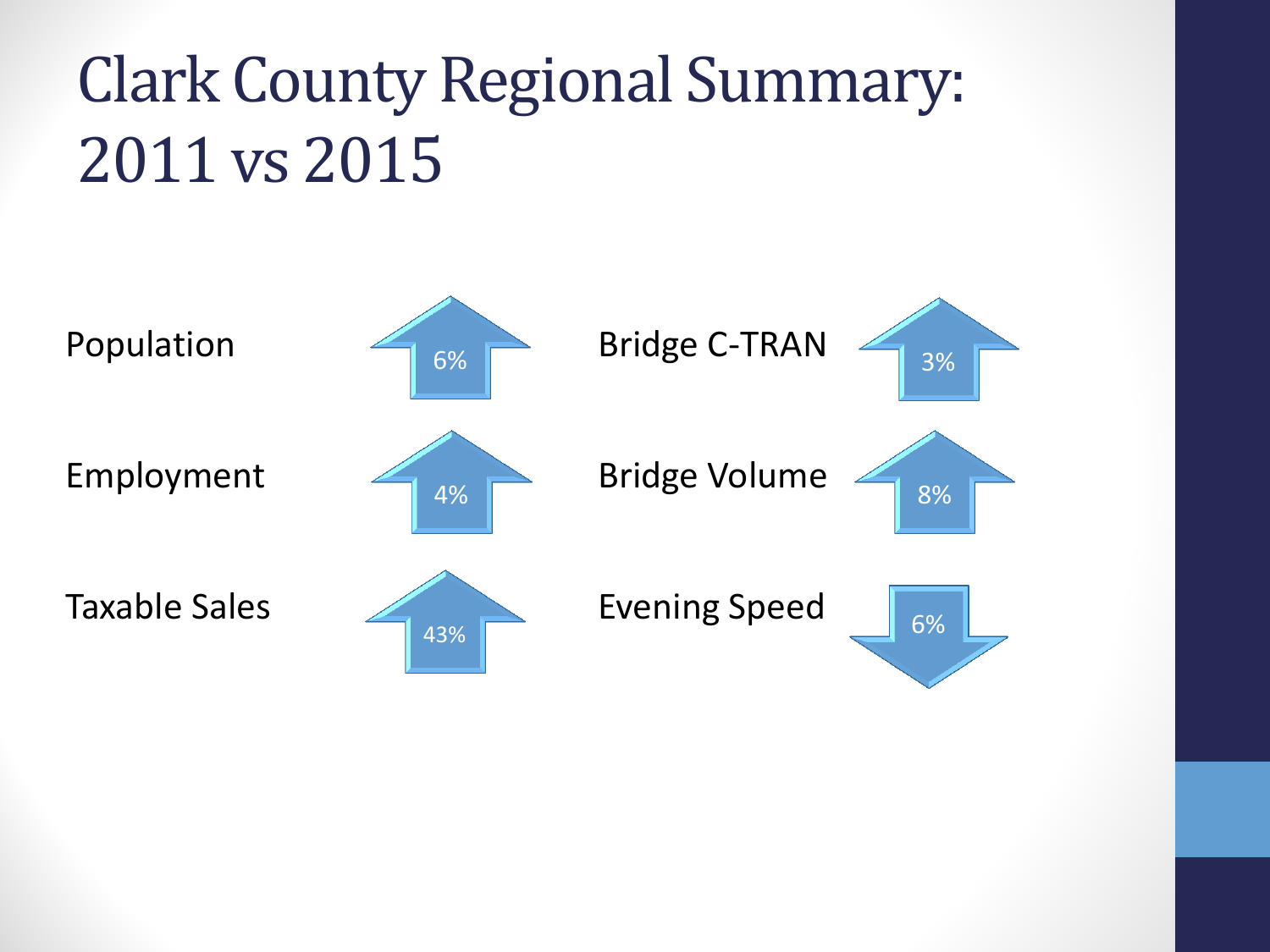# Columbia River Delay

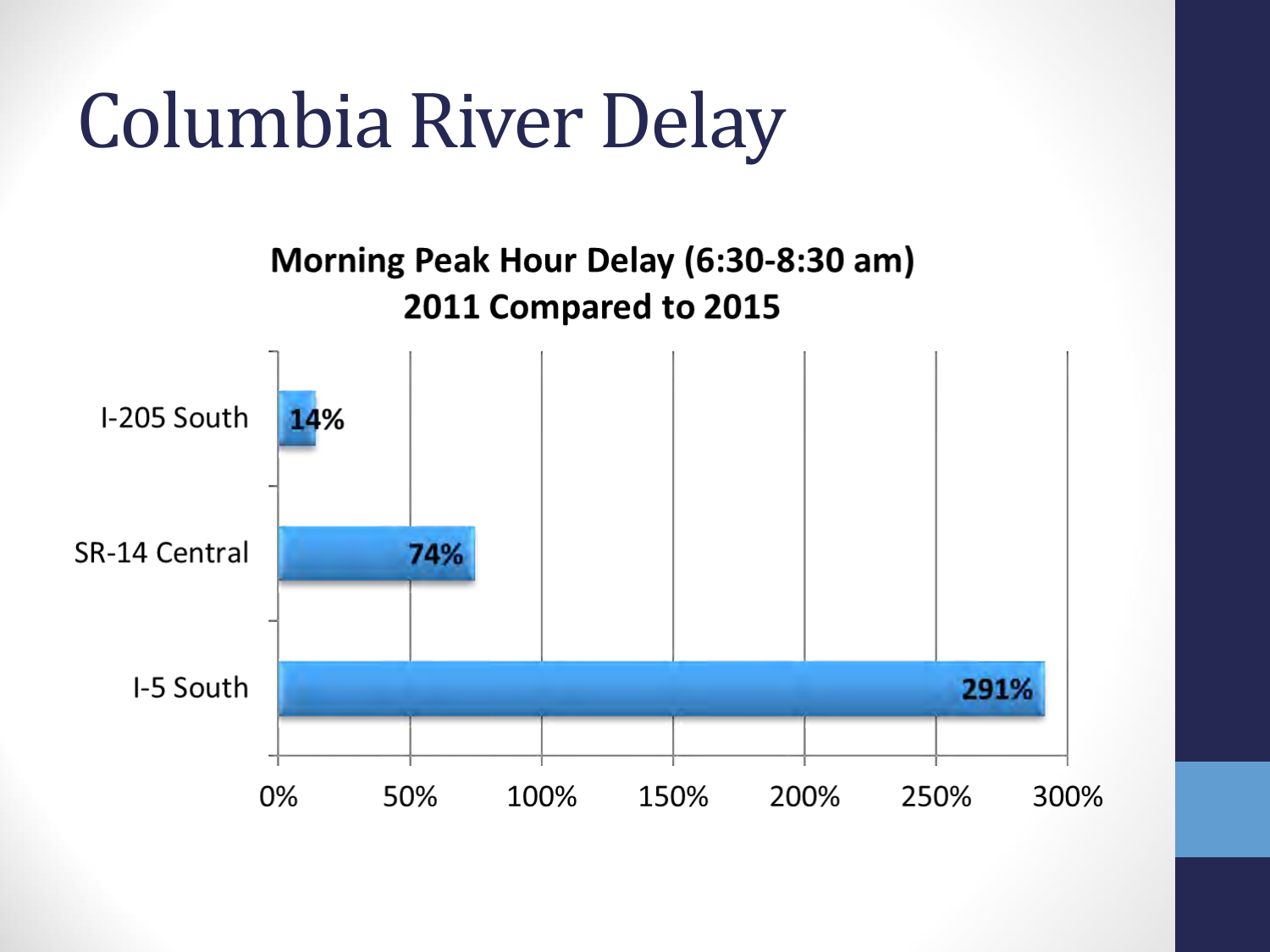# Regional Corridors (bi-state)

| <b>Location</b>             | <b>Total Volume</b> | <b>Volume Per Lane</b> |
|-----------------------------|---------------------|------------------------|
| <b>I-5/Columbia River</b>   | 136,321             | 22,720                 |
| <b>I-205/Columbia River</b> | 161,738             | 20,217                 |
| I-205/Columbia Blvd.        | 128,960             | 21,493                 |
| I-5/Terwilliger             | 117,913             | 19,652                 |
| I-84/Hollywood              | 133,891             | 22,315                 |
| Hwy 26/Tunnel               | 132,213             | 19,350                 |

*Source: Portal and ODOT data station*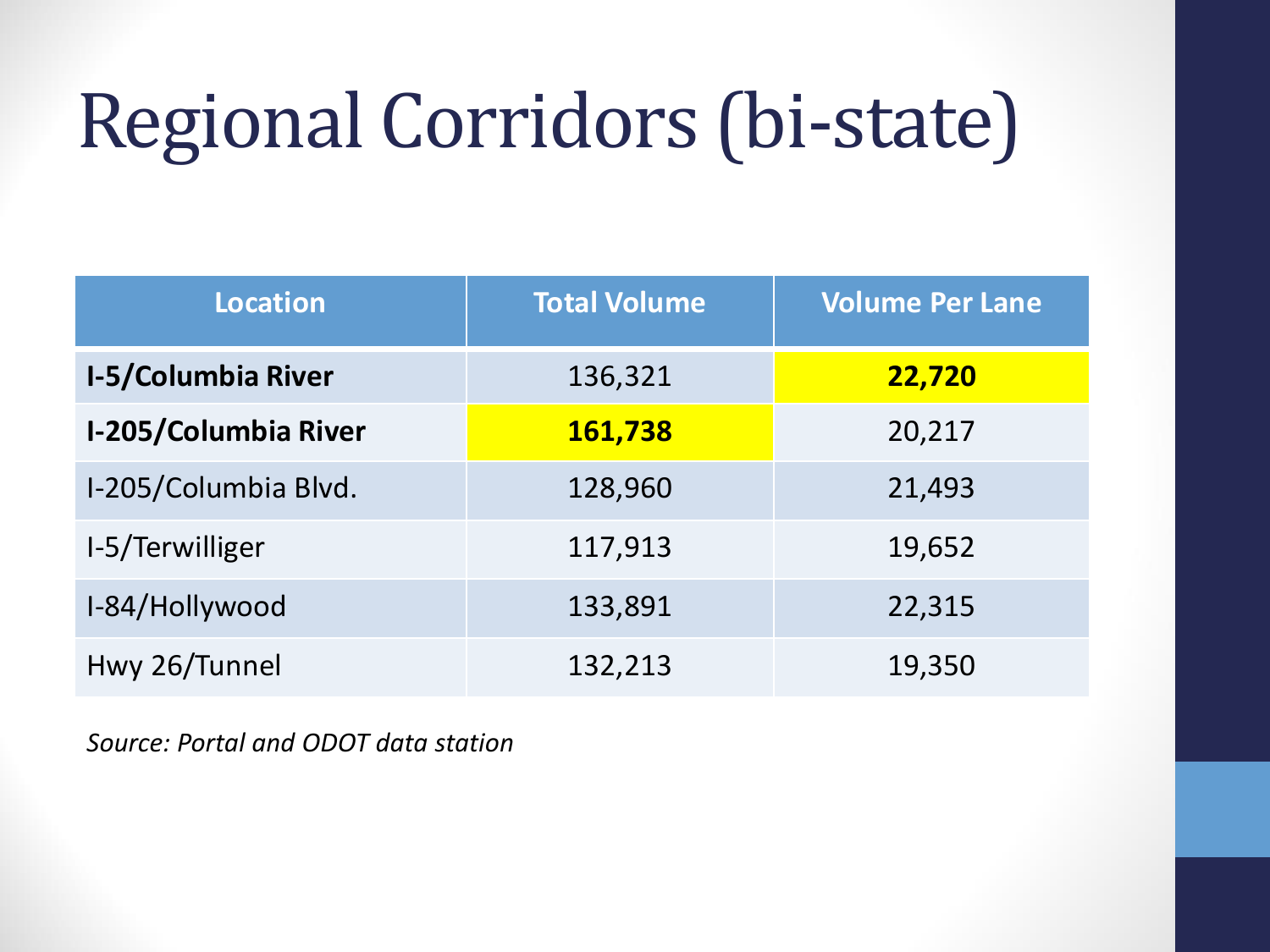# Connecting WA Projects

| <b>Projects in Clark County</b>                 | <b>Total (1,000)</b> |
|-------------------------------------------------|----------------------|
| I-5 Mill Plain Interchange                      | \$98,700             |
| SR-14/Camas Slough Bridge                       | \$25,000             |
| SR-502 Main Street Project/Widening             | \$7,700              |
| I-5/179th St. Interchange                       | \$50,000             |
| SR-501/I-5 to Port of Vancouver                 | \$6,000              |
| Ridgefield Rail Overpass                        | \$7,768              |
| <b>West Vancouver Freight Access</b>            | \$1,900              |
| 27th Street Extension & Rail Overpass           | \$7,500              |
| <b>Brady Road</b>                               | \$6,000              |
| Street Imp. Near School for Blind               | \$50                 |
| sub total                                       | \$210,618            |
| <b>Transit Projects in Clark County</b>         |                      |
| <b>Vancouver Mall Transit Center</b>            | \$3,200              |
| sub total                                       | \$3,200              |
| <b>Projects in Gorge Region</b>                 |                      |
| SR-14/Bingen Overpass                           | \$22,900             |
| SR-14/Wind River Junction                       | \$5,150              |
| sub total                                       | \$28,050             |
|                                                 |                      |
| <b>Total</b>                                    | \$238,668            |
| Compiled by RTC; July 2015.                     |                      |
| Connecting Washington enacted for FY2016-FY2031 |                      |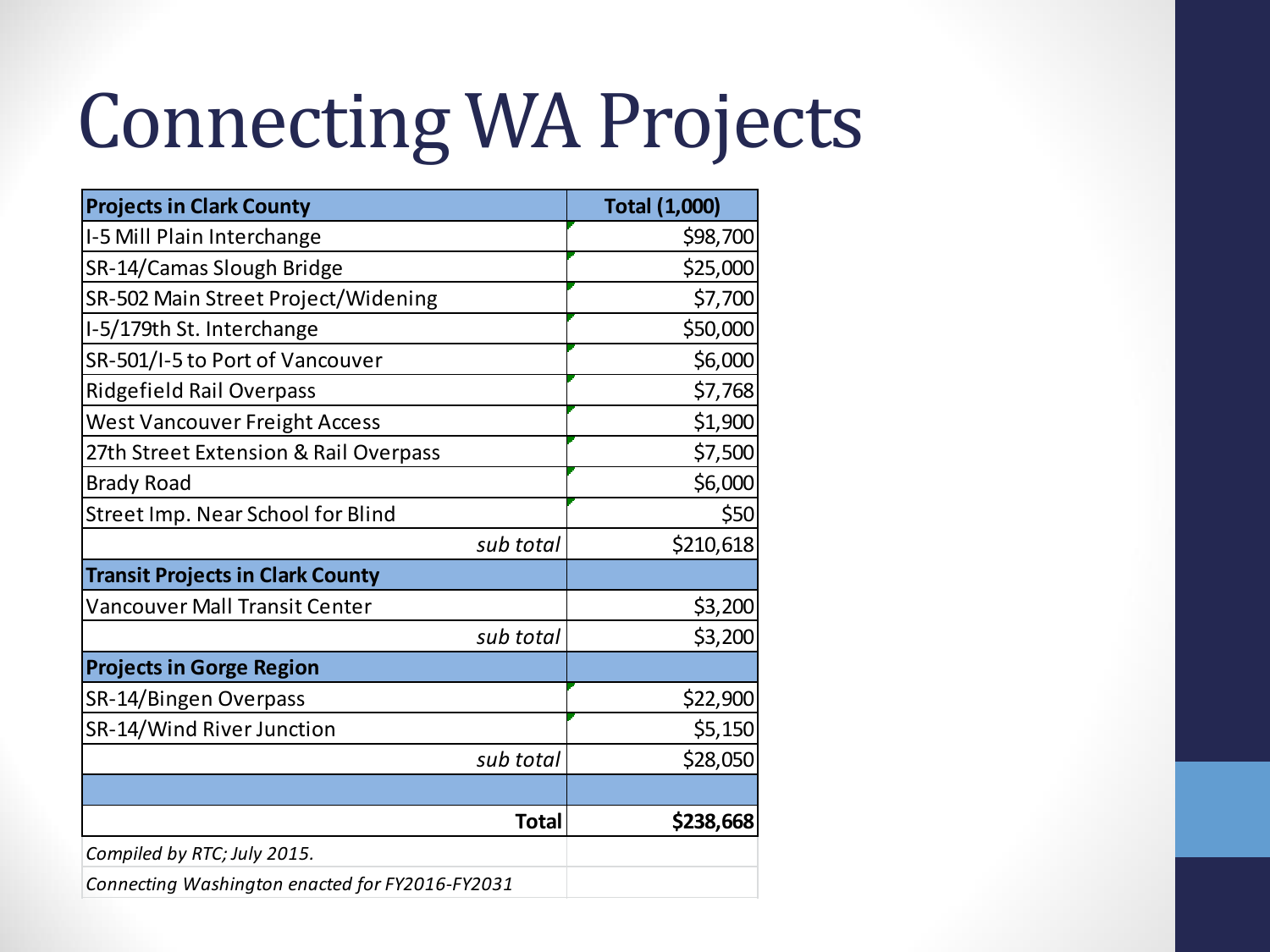# Regional Needs *(Clark snapshot)*

#### **Planned Regional Investments** (from 20-Year Regional Transportation Plan)

Summary: significant investment needs on the "regional" transportation network, in order to build a multi-modal transportation system to serve resident / business travel demand in 20-vear forecast.

#### Regional Transportation Plan 20-year Estimates (2014)

| System                                          | <b>Need</b>     |
|-------------------------------------------------|-----------------|
| <b>Regional System Improvements</b>             | \$1,779,191,883 |
| Local System Improvements*                      | \$910,767,527   |
| Maintenance / Preservation (regional and local) | \$4,877,402,855 |

#### Select / Priority Corridor Investment Needs

#### $1-5$

- Columbia River Bridge Replacement
- Interchange improvements at SR-500; NE Fourth Plain Blvd.

#### $1-205$

Add 3rd Lane between SR-500 and Padden Expressway

#### **SR-14**

- Add 3rd Lane between I-205 / SE 164<sup>th</sup> Ave
- Interchange / intersection improvements in Washougal

#### **SR-500**

Interchange improvements at NE 42<sup>nd</sup> Ave; NE 54<sup>th</sup> Ave.

#### **Transit**

NE 18<sup>th</sup> Park-n-Ride relocation (Evergreen Transit Ctr) a.

#### **County / City Major Arterial Upgrades**

- County: Hwy 99; NE 119<sup>th</sup> St; NE 179<sup>th</sup> St
- Vancouver: NE 18<sup>th</sup> St; SE 1<sup>st</sup> St; NE 137<sup>th</sup> Ave
- Battle Ground: SE Grace Ave
- Camas: 6<sup>th</sup> Ave / Norwood roundabout
- Washougal: 27<sup>th</sup> St / Port access improvements
- Ridgefield: Pioneer St

#### Pending Studies to Optimize Interstate Corridor Performance

- Shoulder Running Bus feasibility study (I-205 and I-5)
- Advanced Traffic Operations study (I-5 Corridor)
- Travel Demand Management Program (peak-hour commute for Interstate Corridors)